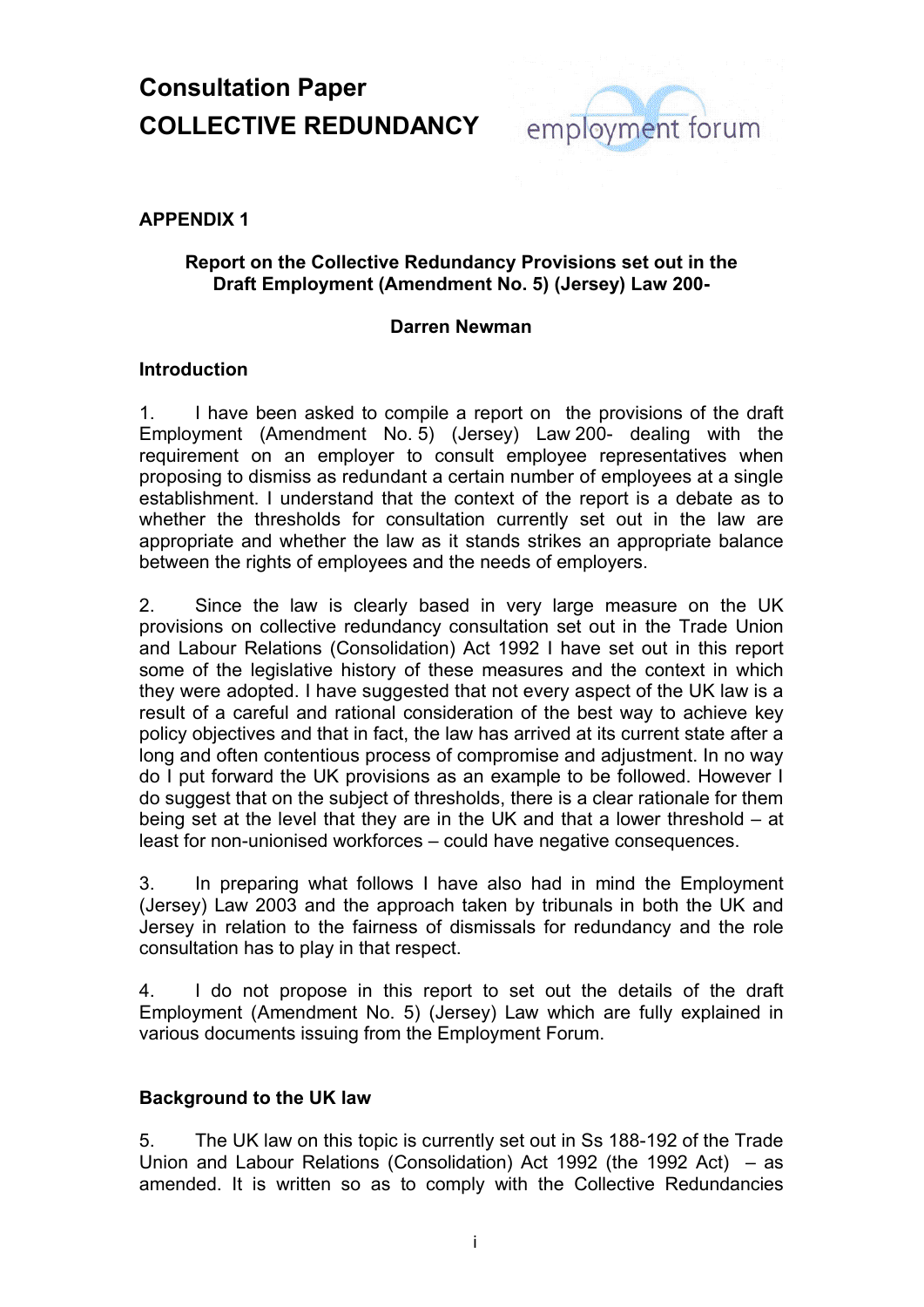

Directive (the Directive) of 20 July 1998 (98/59/EC) which consolidated and replaced the earlier directive of 1975 (75/129/EEC).

6. At the time of the original directive, a number of proposals had been made by the European Commission for increased worker participation and representation but more general rules relating to consultation or employee representatives could not be agreed by the Member States. The measures on collective redundancy were regarded by the Commission as a first step to wider reform and it is a tribute to the doggedness of the Commission (and to the consistency of its political objectives) that a general directive on the information and consultation of employees was eventually passed in 2002 (Information and Consultation Directive (2002/14/EC).

7. The collective redundancy consultation provisions in the UK were first implemented as part of the then Labour Government's 'social contract' initiative in 1975. Although clearly influenced by the EC Directive, EC legislation had not at that stage reached the level of prominence that has in the UK today and relatively little attention was then paid as to whether the UK law fully met the requirements of the Directive. It is perhaps worth noting that in the mid 1970s the policy makers' chief concern was the decline of largescale manufacturing as competition with the Far-East grew and increased mechanization took hold - all of which led to the potential of very large-scale redundancies in traditional heavy industry. Against this backdrop, UK industrial relations was in a notoriously parlous state and the cooperation of the union movement was seen as essential in controlling inflation and increasing production within the UK economy.

8. The collective redundancy rules formed part of the Governments attempts to make peace with the trade union movement and significantly, the UK law at that time only applied in relation to redundancies covering workers recognized by a trade union.

### **The 1975 Act**

9. The provisions were first implemented in Part IV of the Employment Protection Act 1975. At that time the duty to consult only arose where the employer was proposing to dismiss as redundant an employee who was covered by trade union recognition. Significantly, there was no threshold per se as the duty could be applied in relation to even a single redundancy (S.99(1)). What mattered under the 1975 Act was not the number of redundancies but the fact that the employee concerned was covered by trade union recognition.

10. At that time – and indeed until the mid 90s – UK law made no provision for collective consultations in relation to redundancies among non-recognised groups no matter how many employees were involved.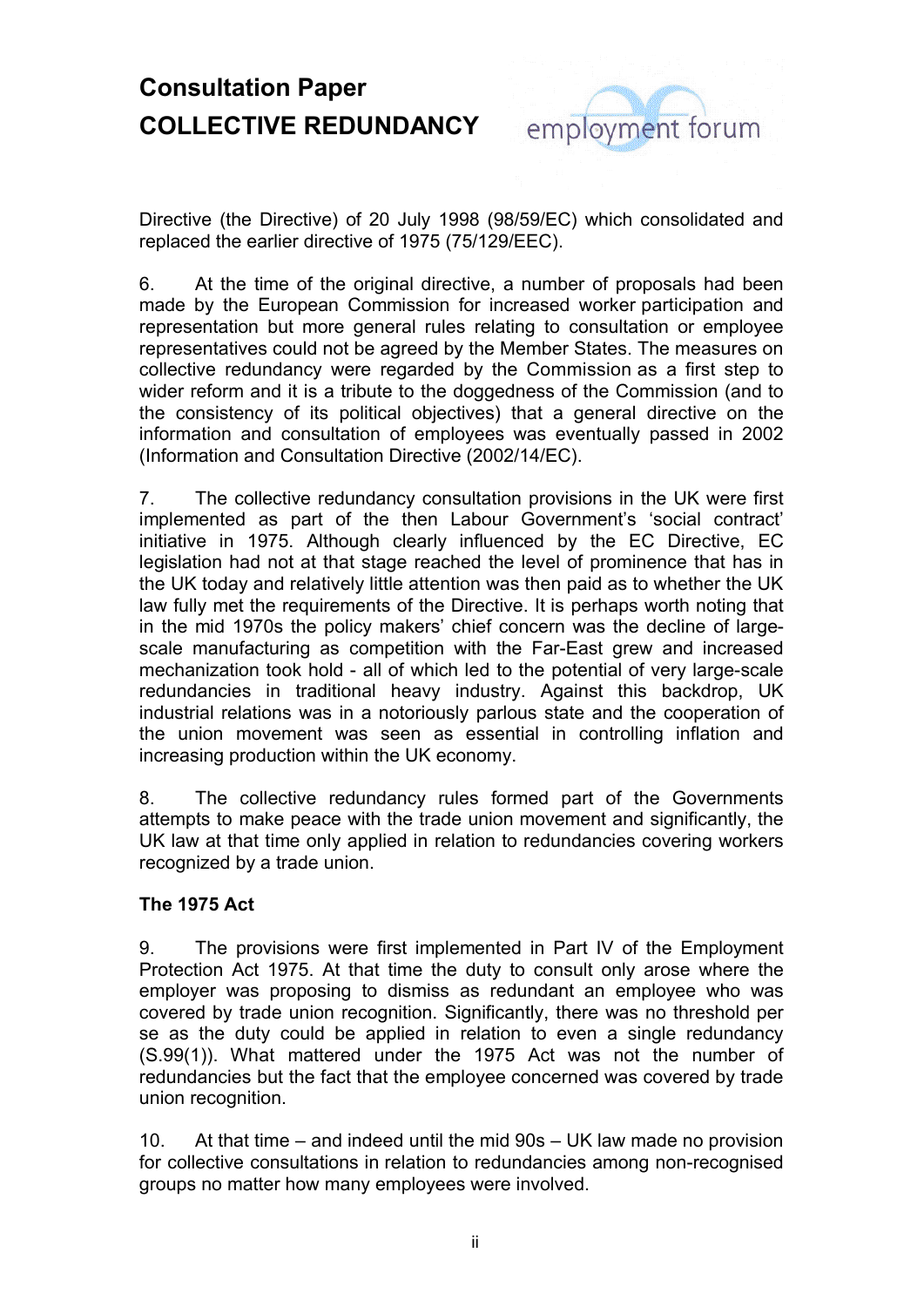

11. Also significant was that this was a collective rather than an individual right in that the initial complaint to the tribunal had to be brought by the trade union and could not be brought by the individual employee (S.101(1)).

12. The protective award itself (the remedy for failure to consult) was also structured differently from other employment law remedies. It was conceived as a way of removing any benefit an employer may gain from not consulting by dismissing employees quickly and was therefore phrased as a duty to pay the employee for a 'protected period'. This period was linked to the duration of the consultation period required by S.99(3) which was in turn determined by the number of redundancies being proposed.

13. Thus, when the employer was proposing to dismiss 100 or more employees the consultation period was 90 days, when the employer was proposing to dismiss 10 or more employees the consultation period was 60 days (reduced to 30 in October 1979) and when fewer than 10 employees were to be dismissed there was no fixed consultation period.

14. The protective award was therefore set at a maximum of 90 days where there were more than 100 redundancies, 60 days where there were more than 10 (reduced to 30 in October 1979) and a maximum of 28 days where there were fewer than 10.

15. It can be seen then that when the UK envisioned collective consultation in relation to a small number of redundancies, it was anticipated that the consultation period would be shorter and that any protective award would also be limited.

### **The challenge from Europe**

16. That remained the position until the UK's compliance with the collective redundancies directive was challenged by the EC commission in the European Court of Justice. By then the provisions had been consolidated into the 1992 Act, Ss 188-192. The subsequent decision of the ECJ was that the UK law was defective in several respects. Most importantly the UK was required to ensure that collective redundancies were the subject of consultation even where there was no recognised trade union. The Directive did not allow the UK to hide behind the fact that there were no national laws designating either unions or other bodies as employee representatives to avoid the need for representatives to be consulted. The ECJ also insisted that the definition of redundancy needed to be widened, that the quality of consultation required had to be improved and that provisions which allowed the employee to set off any protective award against sums paid under the contract of employment be removed.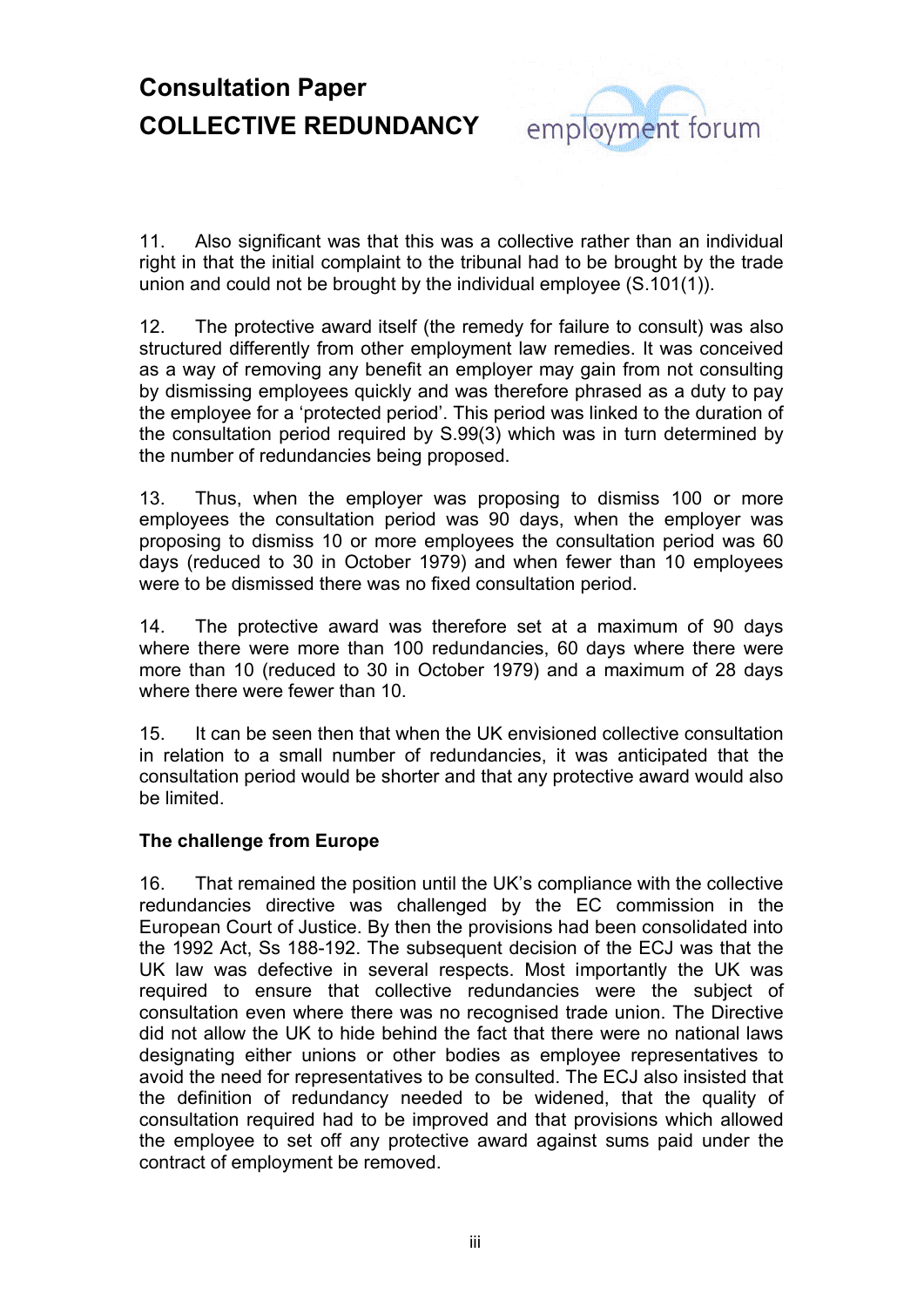

17. A number of changes anticipating the ECJ decision had been made by the Trade Union Reform and Employment Rights Act 1993, but the key change was made after the decision in the Collective Redundancies and Transfer of Undertakings (Protection of Employment) (Amendment) Regulations 1995. The most dramatic change was that the duty to consult was extended to cover redundancies in non-unionised environments. For this purpose the Act introduced provisions allowing for the election of employee representatives and gave the employer a choice as to whether to consult the union (if one was recognized) or elected representatives.

18. However as a result of being reluctantly forced to extend the provisions on consultation in this way the Government also took advantage of a provision in the directive allowing a minimum threshold of the number of redundancies before the duty to consult applied. Thus for the first time S.199 of the 1992 Act specified that the duty only applied where the employer contemplated at least 20 redundancies in a 90 day period – irrespective of whether the redundancies affected unionised or non unionised staff. The lower limit of protective awards was also removed to reflect the fact that consultation could no longer be required where fewer than 20 employees were being dismissed.

#### **Reform under New Labour**

19. When Labour returned to power in 1997 it took advantage of a reformed Directive on collective redundancies to amend the law still further via the Collective Redundancies and Transfer of Undertakings (Protection of Employment) (Amendment) Regulations, 1999.

20. This widened the scope of consultation further to cover 'affected employees' rather than just employees who are at risk of dismissal themselves and required employers who recognized a trade union to designate the union as representatives rather than have the choice of other elected representatives.

21. The Regulations also removed the 30 day limit on protective awards where between 20 and 99 employees are to be dismissed – although it did not alter the 30 day consultation period for such cases set out in S,188(1A).

#### **Summary of the UK experience**

22. It can be seen therefore that the law as it currently stands is the result of compromise, political change and legal challenge over a 30 year period. The need to comply with a European Directive has for much of that period conflicted with the political instincts of the UK Government and this fact has done much to shape the law. The use of representatives specifically elected by workers to be consulted by the employer in relation to redundancies is not something that has evolved organically as part of a coherent industrial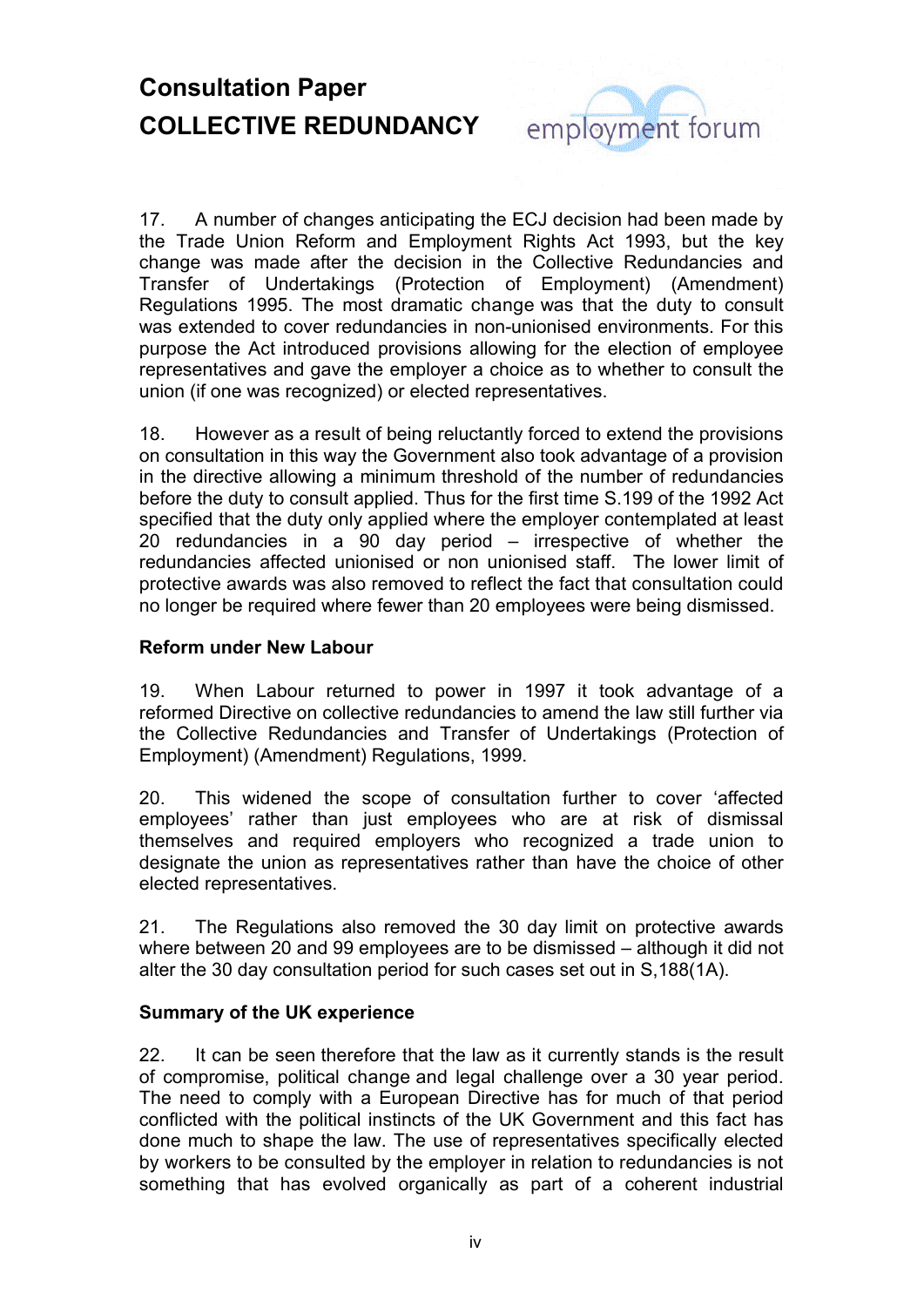

relations system. The concept was invented as a response to the ruling from the ECJ that required the designation of employee representatives which fell to be implemented by a Conservative Government openly hostile to the prospect of extending trade union representation or putting in place any mandatory framework for employee involvement. Most other European countries would fit the need for collective consultation into their own formal system of works councils or mandatory trade union recognition. The single purpose representatives provided for in the UK are a very British invention.

23. Changes since the change of Government in 1997 have been incremental rather than radical and it is fair to say that the current position does not reflect an ideal and coherent scheme for consultation under any political philosophy.

24. It is against this background that the impact of the Jersey Law can be examined.

### **Consultation where a union is recognized**

25. I note that the Forum has no difficulty with the provision regarding the very low threshold for consultation when the workers affected are covered by trade union recognition. The comments of the Forum in relation to this matter chime well with the approach taken by UK law between 1975 and 1994 when any redundancy dismissals in relation to employees covered by union recognition triggered the duty to consult.

26. Against this, it is worth noting that the consultation period of 30 days was never used in the UK for such a small number of redundancies and only applied where at least 10 employees were to be dismissed. It could be argued that if there are only 2 employees at risk of redundancy then consultations with the union could be carried out rather more quickly than 30 days and that the fixed period provided for is therefore excessive. In that context a protective award of up to 13 weeks' pay can also be seen as punitive rather than simply compensating for the lost period of consultation (see below for a further discussion of the protective award).

#### **Consultation where a union is not recognized**

27. As for the consultation requirements where there is no recognized union in place, this provision is clearly much more onerous than any that has been imposed in the UK. As set out above, when the UK was forced to extend consultation rights to non-recognised staff this was done only with the imposition of the 20 employee threshold.

28. Of course the approach taken in the UK need have no influence on Jersey's decision in terms of what is appropriate but a number of practical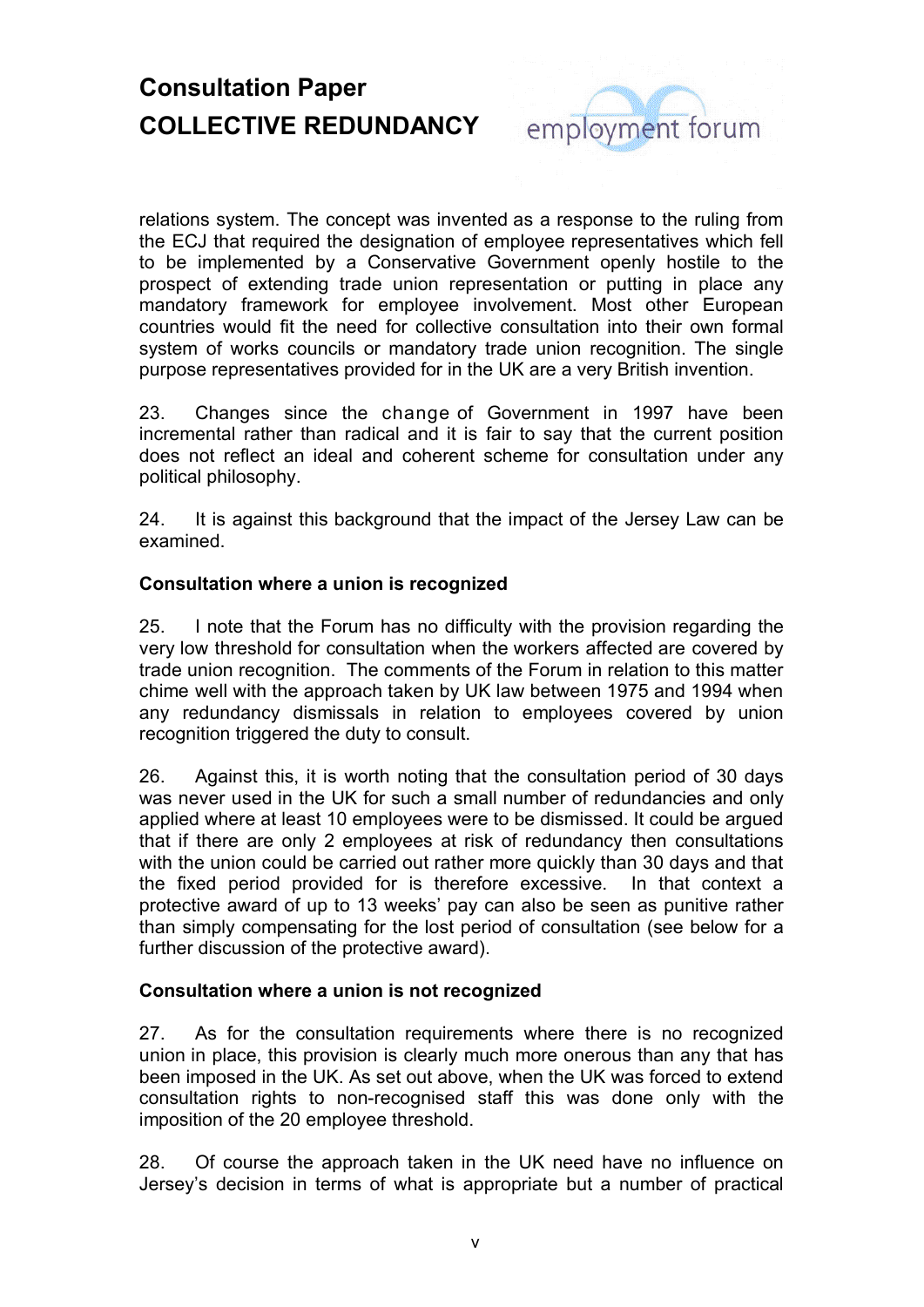

difficulties arise in relation to collective consultation for such a small number of employees.

### **The impact on small employers**

29. The low threshold will mean that very small employers will be covered by the duty to consult without having had any experience of collective consultation or negotiation. Small employers are already likely to struggle with the need to avoid dismissing employees unfairly and ensuring that the individuals are consulted about the situation (see below for a discussion of unfair dismissal). If this is extended to the need to consult with representatives as well as the individuals this is likely to be a considerable burden. Small employers are also likely to have a direct relationship with individual employees which will make the consultation of elected representatives seem artificial. It may even be disruptive as those employees who are not representatives may feel excluded from discussions in which they would otherwise expect to be taking an active part.

30. In particular this is the case where the employer knows the individual employees well. Suppose an employer owns a number of shops and proposes to close one of them which happens to employ six employees. In the absence of a trade union the employer will be obliged to invite the employees to hold an election for representatives to take part in the consultation process. Both employer and employee are likely in such a case to find the requirement absurd. It would make more sense to consult all six employees individually – and the law on unfair dismissal would require just that. It is hard to see how an additional requirement to consult representatives would result in either a fairer workplace or more effective management decisions - although it would provide an additional legal avenue for employees and the prospect of increased compensation.

#### **The impact on large employers**

31. Of course against this it can be argued that almost all new employment rights can be seen as imposing a particular burden on small employers. However, the low threshold for collective consultation can also be seen as inappropriate for very large employers. This is because the whole scheme of the Law assumes that the redundancies in question are part of a single project and therefore linked. However, in very large establishments it is perfectly possible, indeed likely, that six employees could be made redundant over a three month period without any link between individual situations which would allow meaningful consultation to take place.

32. Suppose, for example, a law firm with no recognized trade union operating from a single establishment in St Helier were to make one redundancy in the post room in April, make two commercial property lawyers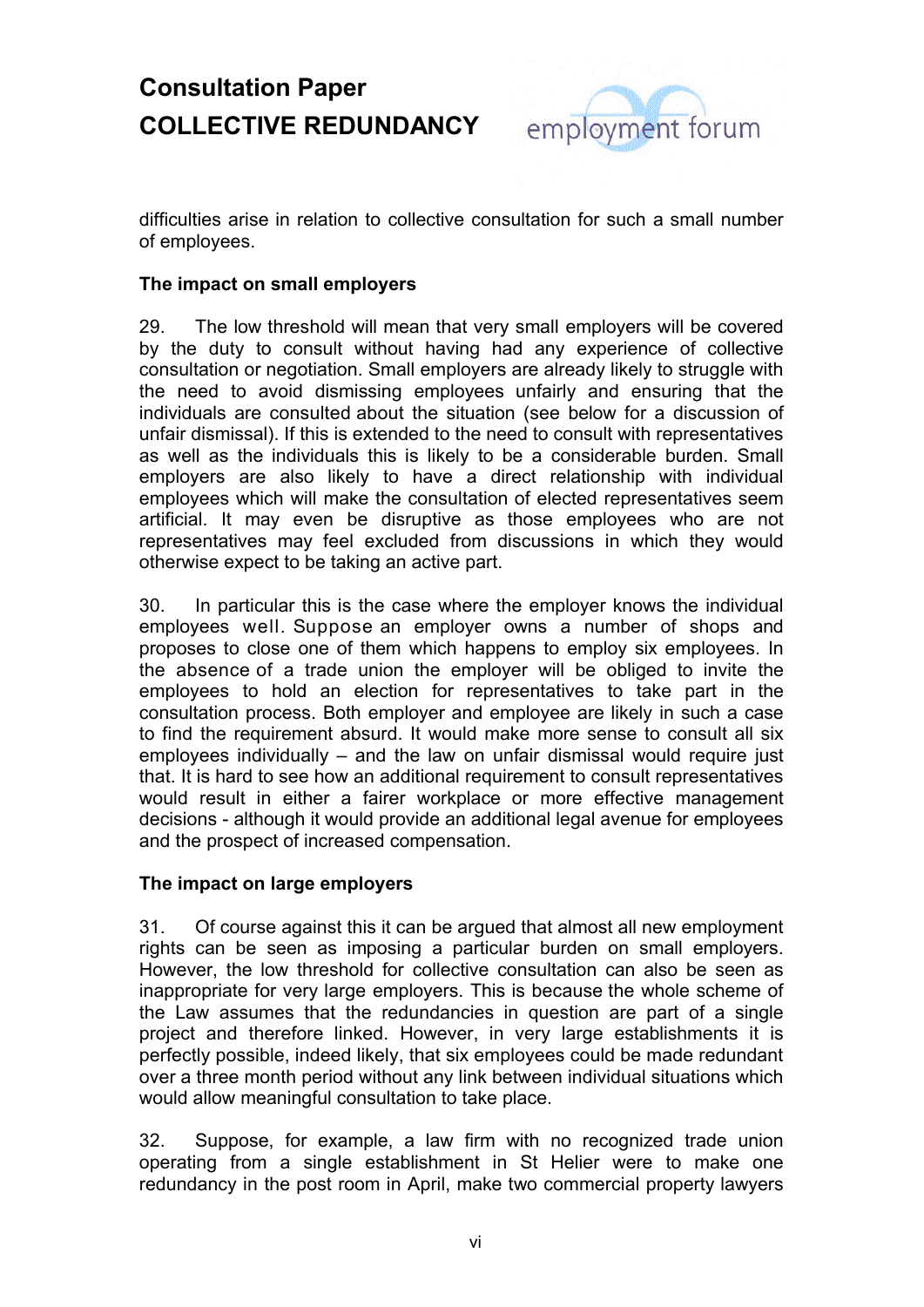

redundant in May and contract out its IT service in June making three IT assistants redundant as a result. Leaving aside the difficulty of establishing just when the duty to consult arises (see discussion below of redundancies spread out over time) it is very difficult to see how a collective consultation process could make sense in this sort of situation. The decisions to make redundancies may not even have been made by a central body within the business and the requirement for the employer and employees to come up with a group of elected representatives who can represent this very varied group of employees sensibly seems rather onerous and bureaucratic.

33. Of course such problems could also arise with a threshold of 21 – but they will be less frequent and are much more likely to at least involve an important strategic decision to downsize being taken by the employer. With a threshold of six there is a clear risk that the normal ebb and flow of employee numbers in large organisations will trigger a duty to consult that runs completely counter to the employer's culture and the expectations of employees.

34. In so far as the rules of collective consultation have a purpose it is clear that they are intended to deal with issues that are best dealt with through consultation with representatives rather than the employees themselves – although it should be noted that consulting representatives about the impending redundancies does not absolve the employer from the duty to consult the individual employees about their own situation quite apart from the issues being discussed at a collective level.

35. The subject matter of the consultation itself shows this quite clearly. The consultation must be about avoiding the dismissals, reducing their number or mitigating the consequences of the dismissals. The employer will also have to consult over the individual selection of employees from the pool and that will have to take place with the individual employees concerned. Collective consultation is therefore focused on what we might call the strategic rather than the individual issues that arise in relation to the redundancy exercise. It also allows a mechanism for holding the employer to account for the decisions it is taking when individuals being consulted may otherwise lose sight of the big picture because of their natural concern about what will happen to them.

36. Once again it is difficult to envisage meaningful consultations of this sort taking place when there are a very small number of redundancies. In such a situation there may not be major strategic issues to discuss and it may be difficult to separate matters affecting the employees as a group and matters affecting them as individuals. It is worth noting that the UK law on Transfer of Undertakings (Transfer of Undertakings (Protection of Employment) Regulations 2006 has an information and consultation provision that applies irrespective of the number of employees involved. Many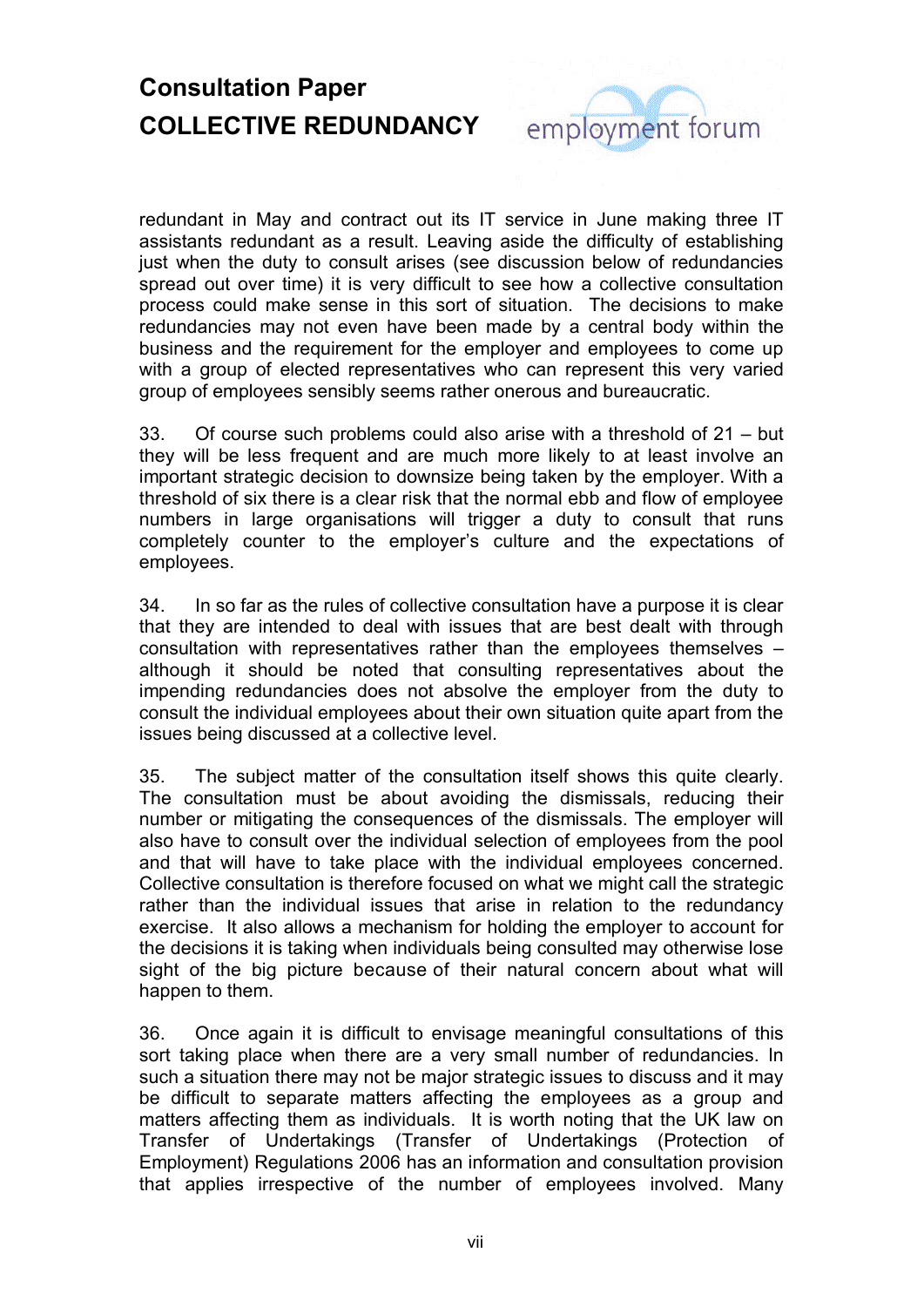

employers are baffled when told that they should be arranging for the election of employee representatives when only a very small number of employees are involved. A common response is to ask if the employer can simply talk directly to the employees themselves and employers are often surprised when advised that technically they cannot unless they get all of the affected individual employees to elect themselves as representatives first. There are a number of quite technical reasons why those provisions have not often been tested in the courts but it is undoubtedly the case that requiring collective consultation when there is no union in place and only a small number of affected employees causes inconvenience to employers and provides little real benefit to employees.

### **Seasonal work**

37. A further consideration is the impact of this new law on seasonal work. The duty to consult arises when specified numbers of employees are dismissed for redundancy. In this context it should be remembered that the expiry of a fixed-term contract counts as a dismissal and the reason for the expiry might well be the diminished requirement for employees that would make the dismissal one for redundancy. If an employer allows six fixed term contracts to expire over the course of a 90 day period, therefore, the duty to consult could be triggered.

38. The seasonal nature of much of the work in Jersey must make it likely that this situation would crop up on a regular basis. The law as it stands would therefore impose a considerable burden on employers whose workforce varies in size with the time of year. It may also be thought that the issues that make collective consultations desirable in relation to genuine downsizing exercises hardly apply in the context of seasonal variations of this sort. The original thresholds would have done much to mitigate this problem by confining collective consultation to situations that affect a large number of employees. The law as amended however will undoubtedly lead to considerable concern among employers who use fixed-term contracts to employ additional staff during the busier times of the year.

#### **Redundancies spread over time**

39. One important ambiguity in the 1992 Act, which is also carried over into the Jersey law, is what happens when two or more separate redundancy situations arise within the same 90 day period (see for instance the example involving the law firm above). It may be that the employer has proposed 20 or more redundancies but at first there were only projected to be 10 and the need for a further 10 only arose, say, a month later. There is no clear case law in the UK on this issue – but it would appear that the duty to consult is engaged. How such consultation can work in practice is very unclear,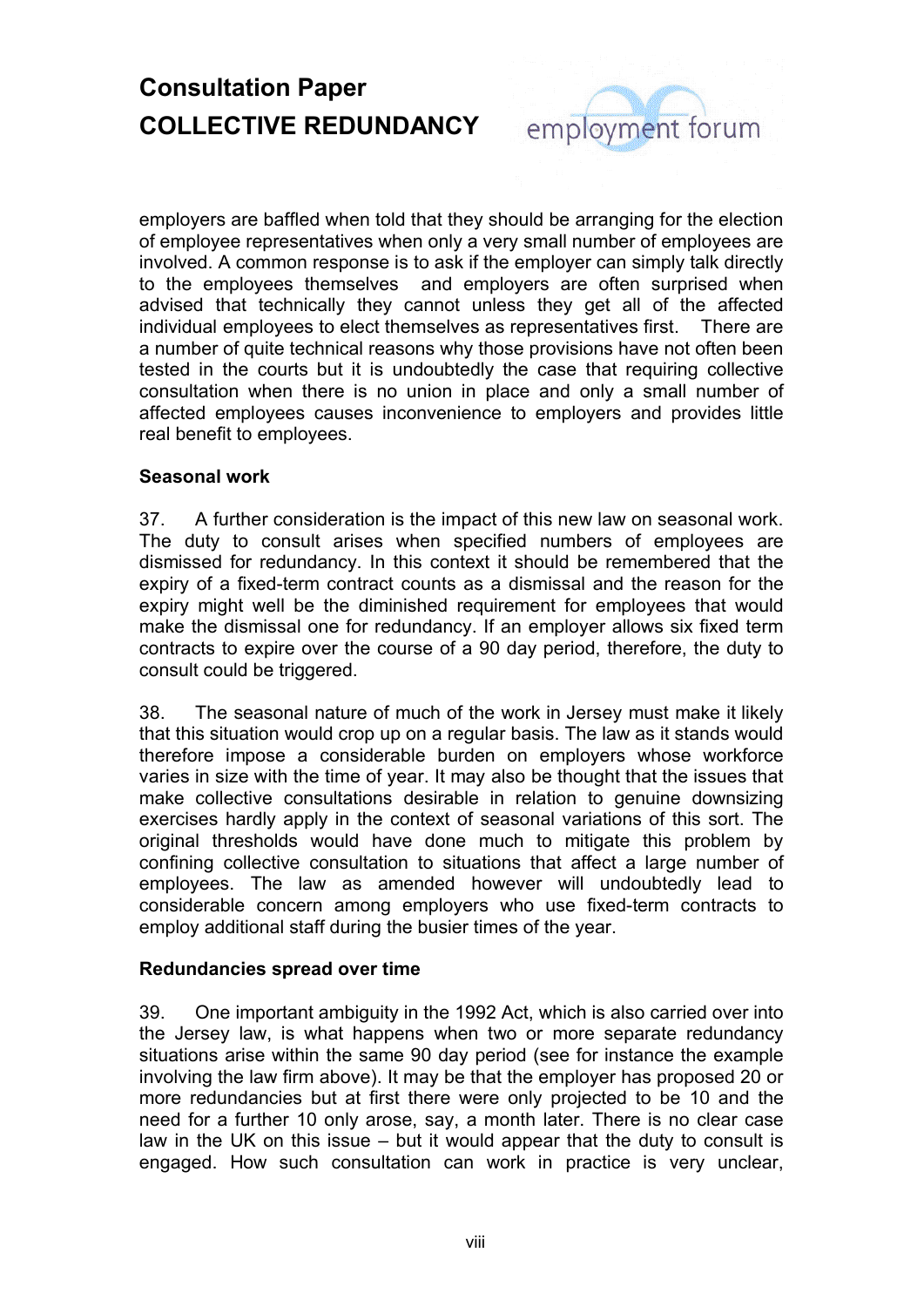

however, because it may be that the first tranche of redundancies have already taken place and that consultation is already too late.

40. It would appear that this potential problem is much more likely to arise in Jersey as it would be easy for a total of six redundancies to take place over a 90 day period. It seems inevitable that the employment tribunal will be asked to grapple with a difficult legal issue arising from an ambiguity in the law.

41. In the UK this problem may in part have been avoided because of the limitation on who can bring a claim for a protective award. As will be seen from what follows, however, this is not a limitation that applies in Jersey

### **The remedy for a failure to consult**

42. In essence the new Article 60H(6) of the 2003 Law which provides for the calculation of the protective award provides for punitive damages to be awarded of up to 13 weeks' pay for all employees dismissed by the employer and in relation to whom there has been a failure to consult. This is a substantial remedy slightly higher than unfair dismissal compensation for employees with between 2 and 3 years' service.

43. Under the UK provision a claim for a protective award must be lodged by the employee representatives rather than by the individual employees affected. Individuals can only claim where the employer has failed to designate representatives at all. It is not, therefore, open to an individual employee to challenge the quality of the consultation carried out unless the employee representatives choose to do so.

44. Under the Jersey Law the position is different. A complaint may be presented by any of the affected employees or representatives. It is therefore much more likely that an employer who makes employees redundant will be challenged under this law because a single aggrieved employee may well simply add a claim for failure to consult to his or her claim for unfair dismissal.

45. The protective award is also unusual in that it can be extended by the tribunal to cover not just the claimant in the individual case, but also to other employees who have been made redundant. This means that it would be possible for one dismissed employee to challenge the consultation that has taken place (even if the representatives themselves are happy with it) with the potential result that a protective award will be made in respect of all employees dismissed by the employer even though they have not themselves made any complaint.

46. It can be seen therefore that the protective award is a very powerful remedy. A claim under these provisions has the potential to carry much higher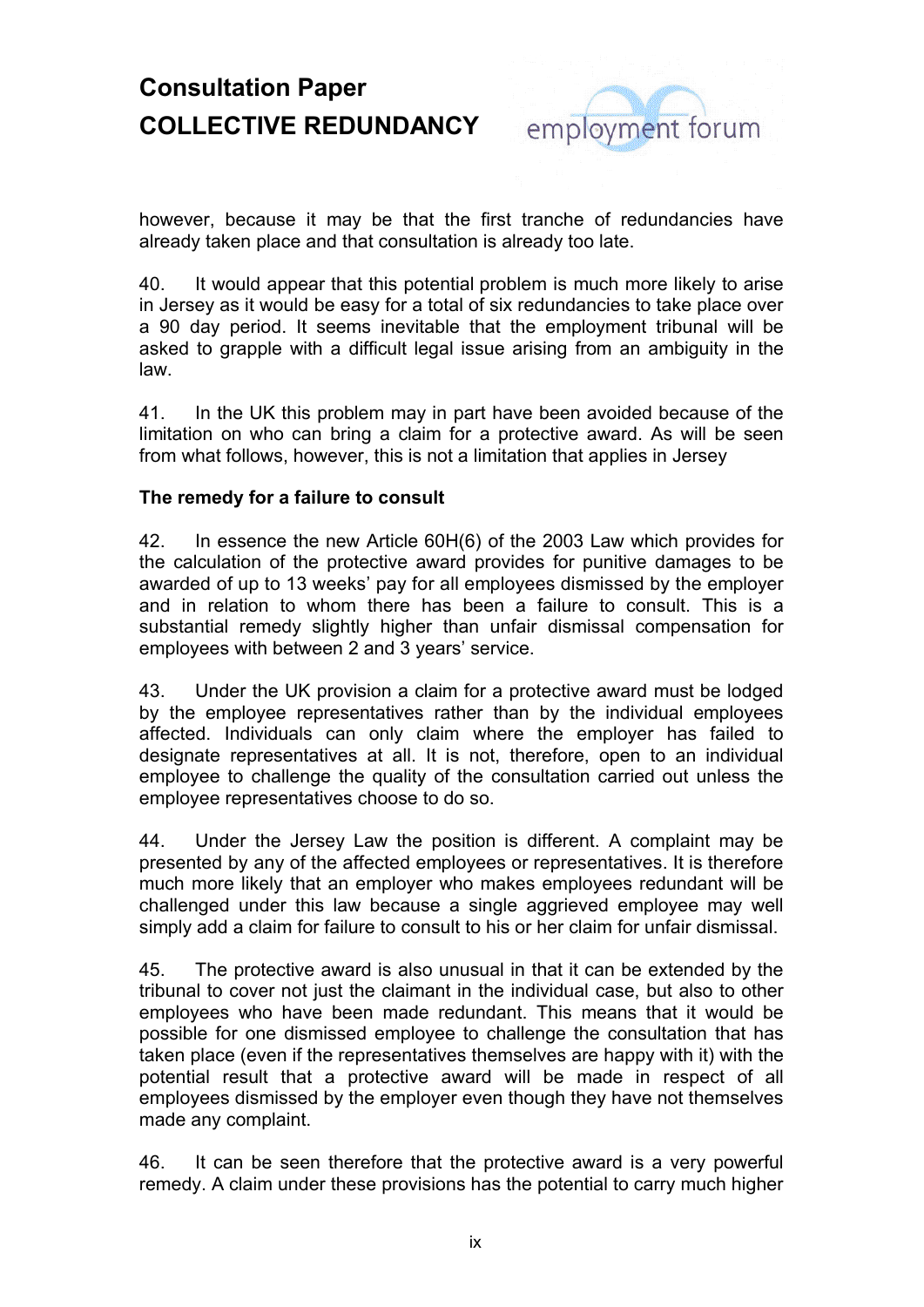

financial implications than any other claim currently provided for in Jersey employment law. Clearly, therefore, the extension of the remedy to cases involving as few as six redundancies where there is no union in place will have serious repercussions on the nature and number of tribunal claims brought, quite apart from its direct impact on employers.

### **Unfair Dismissal law**

47. It is important to bear in mind that employees who are being made redundant are not left without legal protection in the absence of collective consultation provisions. As well as the right to a redundancy payment set out in the Amendment No 5 law, employees with sufficient service have the right not to be unfairly dismissed.

48. A good example is the case decided by the Jersey Employment Tribunal of **Cole v Airline Services (C.I.) Ltd (Case Number: 1210-121/08).** In that case an employer with some 50 members of staff engaged in a redundancy exercise leading to six redundancies including that of Mrs Cole. The employment tribunal was critical of several aspects of the procedure for selection adopted by the employer and in relation to consultation said this:

49. 'It is a long established principle of redundancy processes that there must be a consultation between employer and employee unless there are very exceptional circumstances. No such exceptional circumstances exist in this case. The purpose of consultancy is to have a face to face meeting about the situation. It gives an employer an opportunity to confirm that an employee had been provisionally selected for redundancy and why, and for the employee to respond with comments on his assessment for redundancy. In addition, the parties can talk over alternatives to redundancy, any other employment opportunities and generally discuss the situation. It must be remembered that in a redundancy an employee loses their position through no fault of their own. These meetings can be difficult for both parties especially as it is likely that they will not have a positive outcome – but they must not be avoided. It is at the very least, courteous to meet employees who are about to be made redundant and the Tribunal expects an employer to take the lead in setting up these meetings' (Paragraph 28).

50. The tribunal found the dismissal to be unfair and awarded Mrs Cole 26 weeks pay totalling £8,506.94 in accordance with the Employment (Awards) (Jersey) Order, 2005.

51. The question to be decided is whether in a case such as Mrs Coles' the requirements of the tribunal in relation to consultation and the remedy available for unfair dismissal are inadequate. It is perhaps worth noting that the fixed levels of compensation available for unfair dismissal in Jersey can in these circumstances lead to a more generous remedy than would be available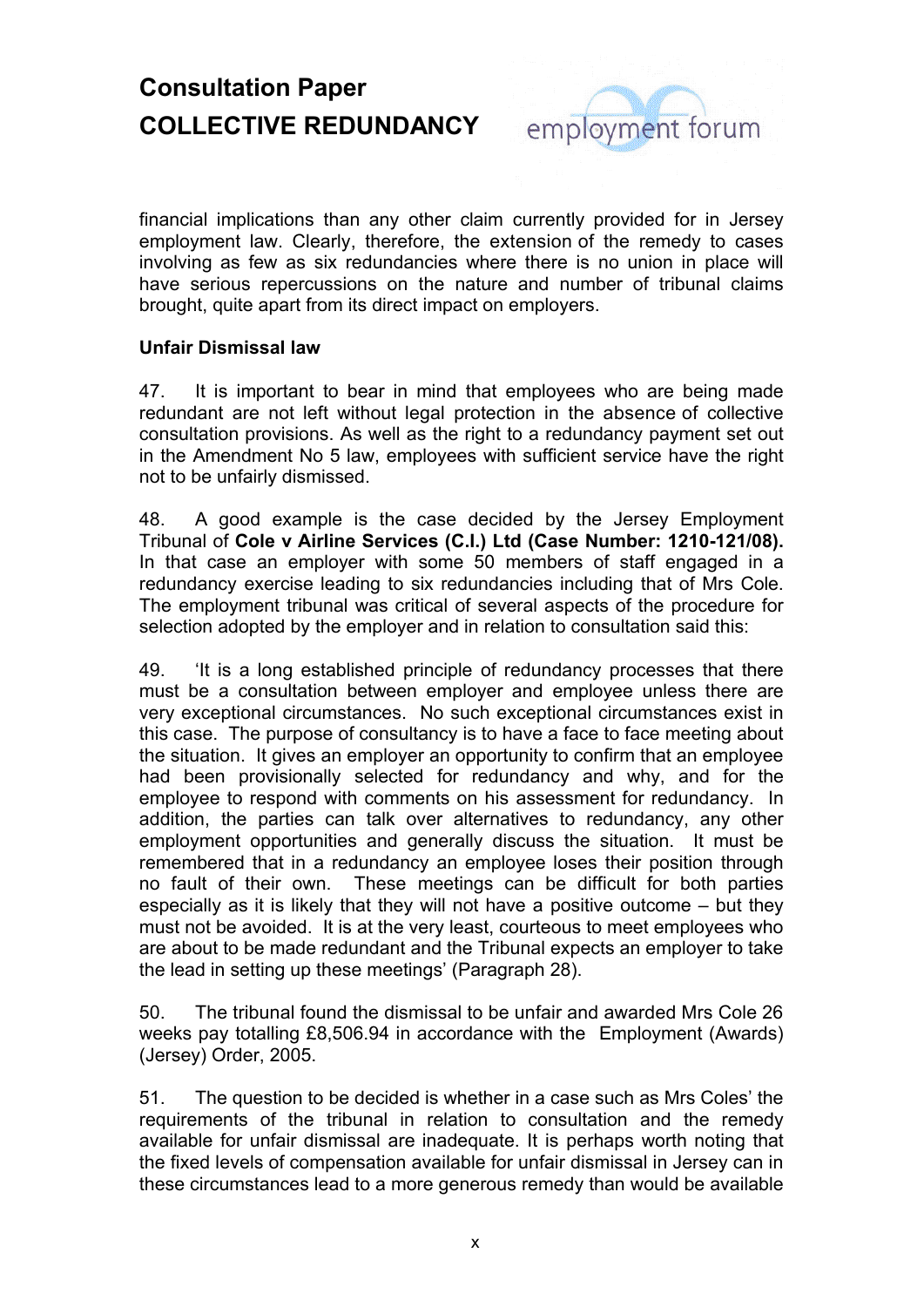

in the UK. In the UK, compensation is based primarily on loss and tribunals who find that the procedure adopted by the employer prior to dismissal was unfair will go on to consider the chances that the employee would still have been dismissed if a fair procedure was followed. Compensation is then reduced to reflect this so that if there is a 75 per cent chance that dismissal would have occurred in any event then compensation is reduced by 75 per cent to reflect this – see **Polkey v AE Dayton Services Ltd ([1998] ICR 142).**

52. This can result in very small awards where the employer is guilty of only a technical breach of a fair procedure including a 'nil award' where the tribunal believes that consultation for example would have made no difference to the outcome. In Jersey the situation is quite different and a full award based on the employee's length of service can be made even where the unfairness is purely procedural.

53. Had the employer in the Coles case been subjected to the law on collective consultation, it is almost inevitable that the complaint about unfair dismissal would have included a complaint about the way in which the employer consulted, or failed to consult, with representatives. This could have added a further 13 weeks' pay to Mrs Coles' compensation totalling an additional £4,253. It would also be expected that a similar sum would be awarded to her five colleagues who were also made redundant – albeit they did not bring unfair dismissal claims.

54. It could be argued that had the employer in that case been subject to the duty to consult representatives then that would have led to an overall fairer process with the result that Mrs Coles may not have been unfairly dismissed. However it could equally be argued that if the employer in that case was incapable of following the basic principles of fairness required by the tribunal in relation to an individual dismissal it is hardly likely that it would find it straightforward to comply with the requirement for the election and consultation of employee representatives in relation to the redundancy exercise.

#### **Conclusion**

55. In this report I have outlined a number of respects in which the reduced thresholds for collective redundancy consultation are likely to cause problems for both small and large employers. Of course all new employment law causes problems for employers. Employment law aims to limit management discretion and control the behaviour of employers and is in general unlikely to be welcomed by them. The key issue is whether the problems the law causes for employers are outweighed by the benefits the law gives to employees. This is an entirely political question and as such is outside the scope of this report.